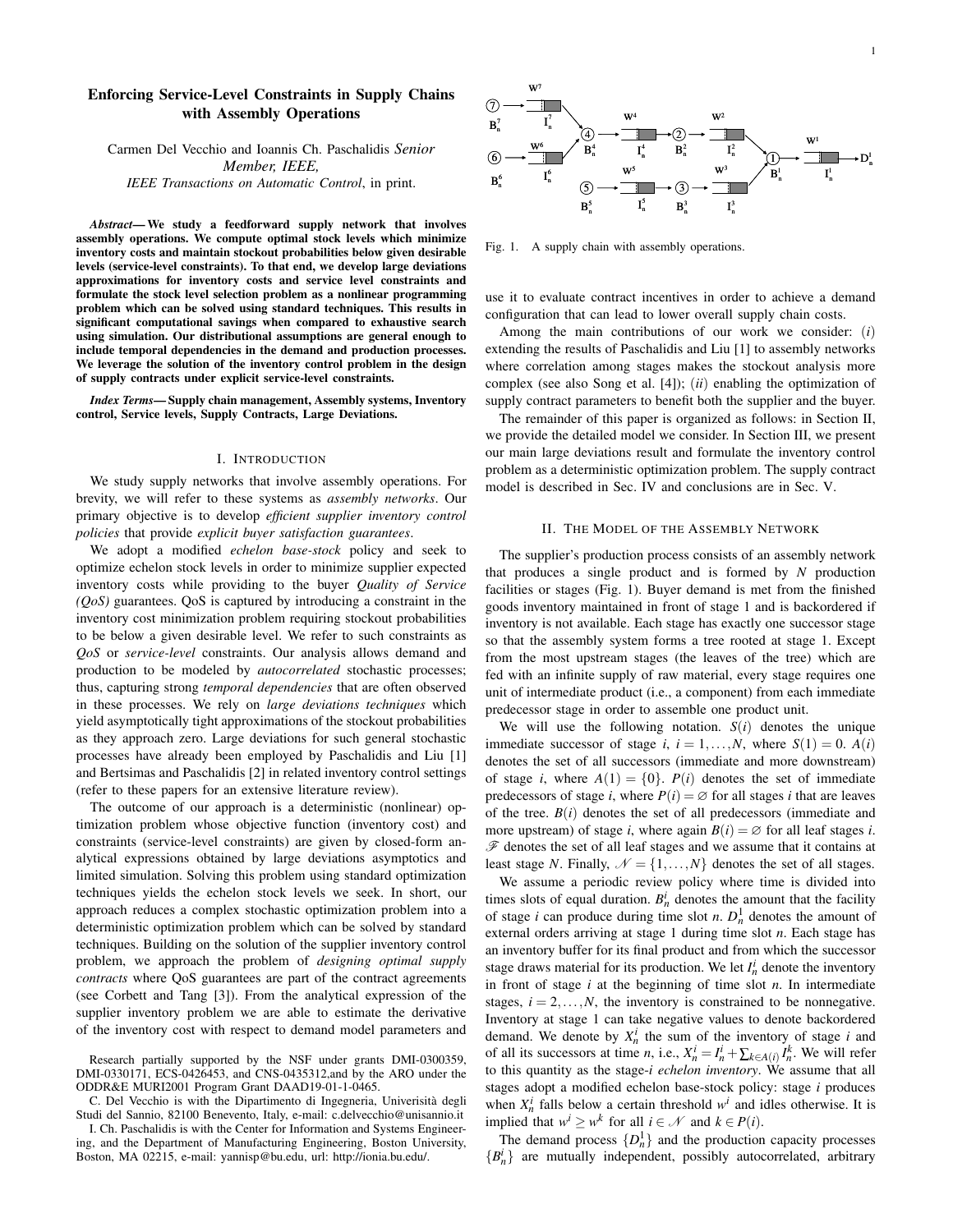

Fig. 2. A two-level graph for the system of Fig. 1.

stationary stochastic processes satisfying certain mild technical conditions (a large deviations principle), that hold for renewal processes, Markov-modulated processes, and, in general, stationary processes with mild mixing conditions. For stability purposes we assume that

$$
\mathbf{E}[D_n^1] < \min_{i=1,\dots,N} \mathbf{E}[B_n^i].\tag{1}
$$

We seek safety stocks  $w^i$  for each stage in order to minimize supplier expected inventory costs and guarantee that for all stages *i* the steady-state stockout probabilities  $P[X_n^i \le 0]$ , at some arbitrary time slot *n*, do not exceed desirable small values  $\varepsilon_i$ , respectively.

We define the shortfall of the echelon inventory as:  $Y_n^i = w^i - X_n^i$ , for all  $i \in \mathcal{N}$ . The dynamics of the system can be written as:

$$
Y_{n+1}^{i} = \max\{0, Y_{n}^{i} + D_{n}^{1} - B_{n}^{i}, \max_{k \in P(i)} \{Y_{n}^{k} + D_{n}^{1} - (w^{k} - w^{i})\}\}, \quad i \in \mathcal{N} \setminus \mathcal{F}, \quad (2)
$$

$$
Y_{n+1}^i = \max\{0, Y_n^i + D_n^1 - B_n^i\}, \qquad i \in \mathcal{F}.
$$
 (3)

# III. LARGE DEVIATION ANALYSIS

Next, we establish a large deviations result for the steady state probability  $P[Y^1 \geq w^1]$ , which is equal to the steady-state stockout probability  $P[X^1 \le 0]$ . The line of development follows [1], it is however more involved due to the assembly operations. On a notational remark,  $\Lambda_X(\cdot)$  and  $\Lambda_X^*(\cdot)$  denote the limiting log-moment generating function and the large deviations rate function, respectively, of the process *X*.  $\Lambda^{*+}(a)$  (resp.,  $\Lambda^{*-}(a)$ ) denotes the function which equals  $\Lambda^*(a)$  for *a* above (resp., below) the mean of *X* and zero otherwise.

## *A. Sample path characterization of stockout events*

In what follows we will be dropping the subscript *n* when referring to steady-state quantities and we will be using

$$
\mathcal{O}^i = \left\{ (\xi_i, \xi_{A(i)}) \mid \xi_i \in [0, 1], \xi_{A(i)} \in [0, 1]^{A(i)}, \xi_i + \xi'_{A(i)} \mathbf{e} = 1 \right\}
$$

for all  $i \in \mathcal{N}$ , where  $|A(i)|$  denotes the cardinality of the set  $A(i)$ , **e** is the vector of all ones, and prime denotes transpose.

Suppose that at time 0, the finished goods inventory and the components inventory are all equal to the safety stock level, i.e.,  $Y_0^i$  = 0 for all  $i \in \mathcal{N}$ . After some algebra one can show that the shortfall for each stage *i* at time 2 satisfies  $Y_2^i = \max\{0, D_1^1 - r_{2,1}^i, D_0^1 + D_1^1 - r_{2,2}^i\}.$ Fig. 2 depicts a two-level graph for the system of Fig. 1. Points 1,...,7 at the bottom of the graph correspond to stages of the assembly system. The quantities  $r_{2,m}^i$  can be interpreted as the length of the shortest path from point *i* at level 0 to level *m*. Generalizing, the shortfall of stage 1 at time slot  $n$  is given by:

$$
Y_n^1 = \max \left\{ 0, \max_{1 \le m \le n} \left[ \sum_{j=1}^m D_{n-j}^1 - r_{n,m}^1 \right] \right\},\,
$$

where  $r_{n,m}^1$  is the length of the shortest path from point 1 at level 0 to level *m* in a corresponding *n* level graph constructed as Fig. 2.

Let us denote by  $\{\hat{D}_n^1\}$  the time reversed stochastic process obtained from the demand process  $\{D_n^1\}$ . In particular for any  $k \in \mathbb{Z}$ ,  $(\hat{D}_1^1, \hat{D}_2^1, \dots, \hat{D}_k^1)$  has the same distribution as  $(D_k^1, D_{k-1}^1, \dots, D_1^1)$ . Similarly, let  $\{\hat{B}_{n}^{i}\}, i = 1, 2, ..., N$ , denote the time reversed production processes. Then, it can be shown that  $Y<sub>n</sub><sup>1</sup>$  has the same distribution as the right hand side of the following equation:

$$
Y_n^1 \stackrel{D}{=} \max \left\{ 0, \max_{1 \le m \le n} \left[ \sum_{j=1}^m \hat{D}_j^1 - \min_{0 \le m_i \le m} \left( \sum_{i=1}^m \hat{B}_i^1 + \sum_{h \in P(1)} l_h(w^h - w^1) \right) \right] \right\}
$$
  

$$
\min_{\substack{0 \le m_i \le m, l_h \in \{0, 1\} \\ l_h = 0 \Rightarrow m_h = 0, m_k, l_k = 0 \forall k \in B(h) \\ \forall i \ l_h = 1, h \in P(i) \Rightarrow l_k = 0 \forall k \in P(i) \setminus \{h\} \\ + \sum_{i = k_2 + 1}^{k_2 + m_2} \hat{B}_i^2 + \sum_{h \in P(2)} l_h(w^h - w^2) + \dots + \sum_{i = k_N + 1}^{k_N + m_N} \hat{B}_i^N \right) \right\}, \quad (4)
$$

where  $\sum_{i=1}^{n}$  denotes equality in distribution, and  $k_i = |A(i)| +$  $\sum_{i \in A(i)} m_i$  (with  $k_1 \triangleq 0$ ). The last constraint in the minimization above has the following interpretation: for any stage *i* and for any stage *h* which is a predecessor of *i*,  $l_h = 1$  implies  $l_k = 0$  for all other stages *k* that are also predecessors of stage *i* ( $k \in P(i) \setminus \{h\}$ ). Due to (1) a steady-state distribution exists for  $Y_n^1$ ; let  $Y^1$  be distributed according to this distribution. In particular,  $Y_n^1$  converges to  $Y^1$  as  $n \rightarrow \infty$ . In the sequel, we will denote by  $G_m$  the argument of the maximum, i.e.,  $Y^1 = \max_{m \geq 0} G_m$ .

## *B. Lower Bound*

For any stage *i* let  $A(i) = \{1, ..., |A(i)|\}$ ; we will be also writing  $\xi_{A(i)}$  for the vector  $(\xi_1, \ldots, \xi_{|A(i)|})$ .

**Proposition III.1** Assume the hedging points  $w^1, w^2, \ldots, w^N$  satisfy  $w^i = \beta_i w^1$ ,  $i = 2, ..., N$ , where  $\beta_i$  are constants and  $1 \leq \beta_h \leq \beta_i$  for *all*  $h \in A(i)$  ( $\beta_1 \triangleq 1$ ). *The steady state shortfall*  $Y^1$  *satisfies* 

$$
\liminf_{w^1 \to \infty} \frac{1}{w^1} \log \mathbf{P}[Y^1 \ge w^1] \ge -\theta_{G,1}^*,\tag{5}
$$

$$
\theta_{G,1}^{*} = \min \left[ \inf_{a>0} \frac{1}{a} \inf_{x_0 - x_1 = a} (\Lambda_{D^1}^{*+}(x_0) + \Lambda_{B^1}^{*-}(x_1)), \n\min_{2 \le i \le N} \left\{ \inf_{a>0} \frac{1}{a} \inf_{x_0 - \sum_{h \in A(i)} \xi_h x_h - \xi_t x_i = a\beta_i} \left( \Lambda_{D^1}^{*+}(x_0) + \frac{(\xi_i, \xi_{A(i)}) \in \mathcal{O}^i}{(\xi_i, \xi_{A(i)}) \in \mathcal{O}^i} \right) \right\} \right].
$$
\n
$$
\sum_{h \in A(i)} \xi_h \Lambda_{B^h}^{*-}(x_h) + \xi_i \Lambda_{B^i}^{*-}(x_i) \bigg) \bigg\}.
$$
\n(6)

*Proof:* (Outline) For any  $m \geq 0$  we have

$$
\frac{1}{w^1} \log \mathbf{P}[Y^1 \geq w^1] = \frac{1}{w^1} \log \mathbf{P}[\max_{m \geq 0} G_m \geq w^1] \geq \frac{1}{w^1} \log \mathbf{P}[G_m \geq w^1].
$$

Choose  $a > 0$  and write  $w<sup>1</sup> = ma$ . Then for any node *i* we have  $w<sup>h</sup> - w<sup>i</sup> = m(\beta_h - \beta_i)a$  for all  $h \in P(i)$ . We obtain

$$
\frac{1}{w^1}\log \mathbf{P}[Y^1 \ge w^1] \ge \frac{1}{ma}\log \mathbf{P}[G_m \ge ma],\tag{7}
$$

and since we are interested in the regime where  $w^1 \rightarrow \infty$ , it suffices to analyze the behavior of the right hand side of (7) for large values of *m*. To that end, select  $x_i \geq 0$ ,  $l_h \in \{0, 1\}$ , and  $0 \leq m_i \leq m$ , for all  $i \in \mathcal{N}$  and  $h \in P(i)$  such that  $\sum_{i=1}^{N} (m_i + \sum_{h \in P(i)} l_h) = m$ ,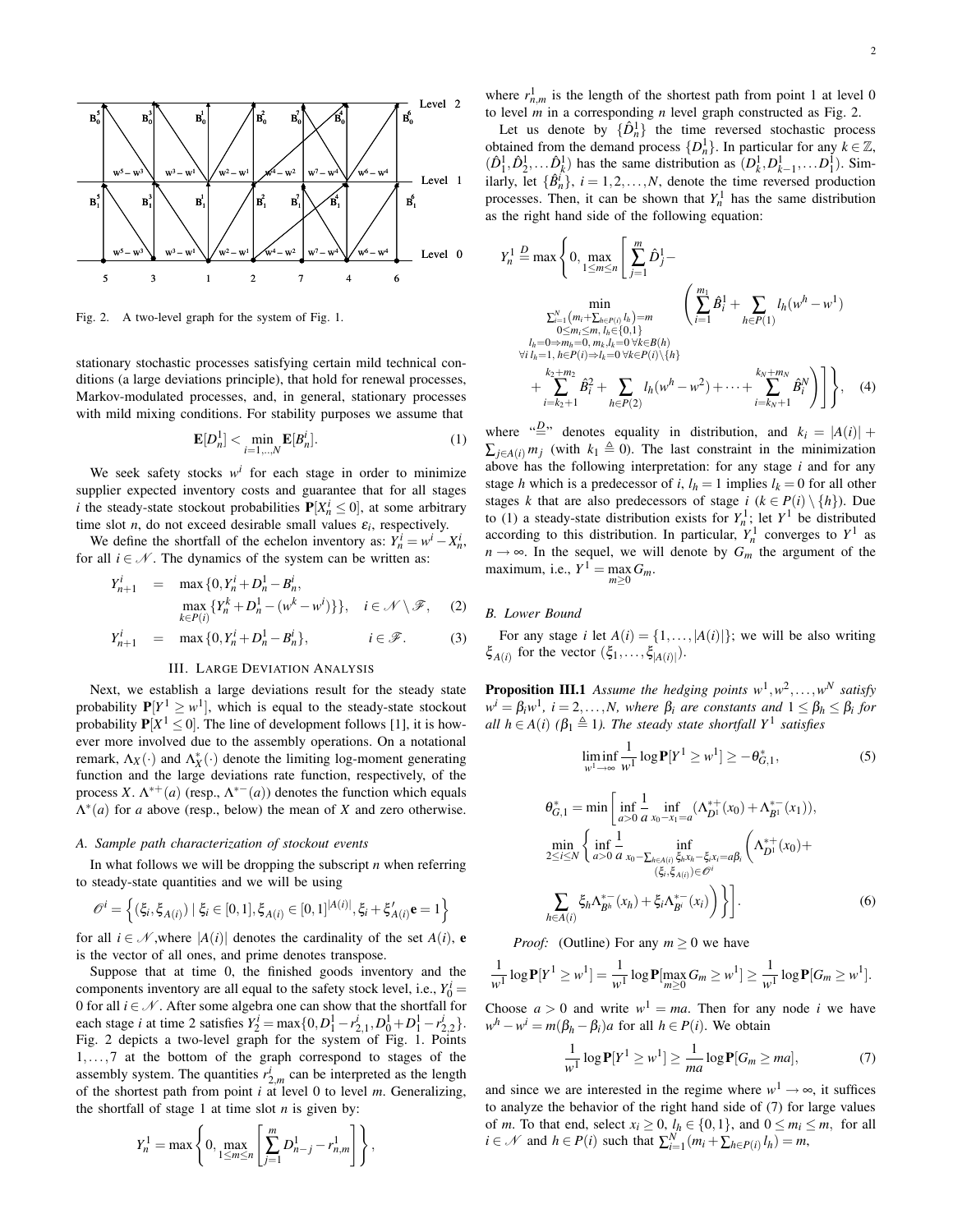$l_h = 0$  implies  $m_h = 0$  and  $m_k = 0$ ,  $l_k = 0$  for all  $k \in B(h)$ , and for any stage *i* and  $h \in P(i)$  for which  $l_h = 1$  it is implied that  $l_k = 0$ for all  $k \in P(i) \setminus \{h\}$ . To obtain a lower bound on  $P[G_m \geq ma]$  we construct particular sample path scenarios characterized by  $x_i$ ,  $l_i$  and  $m_i$  that lead to  $G_m \geq ma$ . For each sample path we determine a lower bound for the stockout probability (see [1]); after some algebra, the tightest lower bound reduces to (5).

### *C. Upper Bound*

**Proposition III.2** Assume the hedging points  $w^1, w^2, \ldots, w^N$  satisfy  $w^i = \beta_i w^1$ ,  $i = 2, ..., N$ , where  $\beta_i$  are constants and  $1 \leq \beta_h \leq \beta_i$  for *all*  $h \in A(i)$  ( $\beta_1 \triangleq 1$ ). *The steady state shortfall*  $Y^1$  *satisfies* 

$$
\limsup_{w^1 \to \infty} \frac{1}{w^1} \log \mathbf{P}[Y^1 \ge w^1] \le -\bar{\theta}_{G,1}^*,\tag{9}
$$

$$
\bar{\theta}_{G,1}^* \triangleq \min(\theta_1^*, \beta_2 \theta_2^*, \dots, \beta_N \theta_N^*)
$$
 (10)

$$
\theta_i^* \triangleq \sup_{\{\theta \geq 0 \ \sup_{(\xi_i, \xi_{A(i)}) \in \mathcal{O}^i} (\Lambda_{D^1}(\theta) + \sum_{h \in A(i)} \xi_h \Lambda_{B^h}(-\theta) + \xi_i \Lambda_{B^i}(-\theta)) < 0\}} \theta. \tag{11}
$$

*Proof:* We consider all sample paths that can lead to a value larger than  $w<sup>1</sup>$ . In particular, the first such sample path corresponds to  $l_i = 0$  for all  $i \in P(1)$  and the *i*th sample path corresponds to  $l_h = 1$ for all  $h \in A(i)$  and  $l_k = 0$  for all  $k \in \mathcal{N} \setminus A(i)$ . The detailed proof follows [1] in establishing the corresponding upper bound.

The following result is due to convex duality; see [1, Prop. 5.4].

**Proposition III.3** *It holds*  $\theta_{G,1}^* = \overline{\theta}_{G,1}^*$ .

#### *D. Main Theorem*

Summarizing Propositions III.1, III.2, and III.3 we obtain the following main theorem.

**Theorem III.4** Assume the hedging points  $w^1, w^2, \ldots, w^N$  satisfy  $w^i = \beta_i w^1$ ,  $i = 2, ..., N$ , where  $\beta_i$  are constants and  $1 \leq \beta_h \leq \beta_i$  for *all*  $h \in A(i)$  ( $\beta_1 \triangleq 1$ ). *The steady state shortfall*  $Y^1$  *satisfies* 

$$
\lim_{w^1 \to \infty} \frac{1}{w^1} \log \mathbf{P}[Y^1 \ge w^1] = -\theta_{G,1}^*,\tag{12}
$$

*where*  $\theta_{G,1}^*$  *is given by either (6) or (10).* 

Consider next the form of  $\theta_{G,1}^*$  provided by (10). Consider the case  $\theta_{G,1}^* = \beta_i \theta_i^*$  for some  $i = 1,...,N$ , where  $\beta_1 \triangleq 1$ . To avoid degenerate cases assume that all production processes  $B^i$  have distinct log-moment generating functions and that  $\beta_i \neq \beta_j$  for all  $i, j \in \mathcal{N}$ . Let  $\xi_j^*$ ,  $j \in A(i) \cup \{i\}$ , be the optimal solution of the optimization problem sup  $(\xi_i, \xi_{A(i)}) \in \mathcal{O}^i$   $(\Lambda_{D^1}(\theta) + \sum_{h \in A(i)} \xi_h \Lambda_{B^h}(-\theta) + \xi_i \Lambda_{B^i}(-\theta)) = 0$  at  $\theta = \theta_i^*.$ It can be seen that one of the  $\xi_j^*$ 's,  $j \in A(i) \cup \{i\}$  is equal to 1. In

particular,  $\xi_i^*$  is equal to 1; otherwise, i.e., if  $\xi_j^* = 1$  for some  $j \in A(i)$ , then  $\theta_j^* = \theta_i^*$  and  $\beta_j \theta_j^*$  will be the minimizer in the definition of  $\theta_{G,1}^*$ since  $\beta_j \theta_j^* < \beta_i \theta_i^*$  as  $\beta_j < \beta_i$  for  $j \in A(i)$ . Consequently,  $\theta_i^*$  is the largest root of the equation  $\Lambda_{D^1}(\theta) + \Lambda_{B^i}(-\theta) = 0$ . This observation has an important implication. Specifically, the stockout probability at stage 1 is characterized by the distributions of the demand and the production process at stage *i*. We can say that stage *i* is the "bottleneck" since it is the one whose production process determines the tail of the stockout probability. This is though a "stochastic bottleneck" since it is specified by distributions rather than means.

Thm. III.4 can be easily generalized to yield the steady-state stockout probability of the echelon inventory at stages  $i = 2, \ldots, N$ .

#### *E. Refining the Large Deviations Asymptotics*

Thm. III.4 suggests an approximation of the stockout probability at stage 1. To make this approximation more accurate, especially for large stockout probabilities, we introduce a prefactor in front of the exponential. We will use the following refined approximation:

$$
\mathbf{P}[Y^1 \ge w^1] \approx f_1(w^1, \beta) e^{-\theta_{G,1}^* w^1}, \tag{13}
$$

where the prefactor  $f_1(w^1, \beta)$  is a function of  $w^1$  and  $\beta =$  $(\beta_2,\ldots,\beta_N) = (\frac{w^2}{w^1},\ldots,\frac{w^N}{w^1})$ . To compute  $f_1(w^1,\beta)$ , we evaluate by simulation the stockout probability  $P[Y^1 \geq w^1]$  at several sample safety stock vectors  $\mathbf{w}_1, \dots, \mathbf{w}_K$  and set  $f_1(w_k^1, \beta_k) = \mathbf{P}[Y^1 \geq$  $[w_k^1] / e^{-\theta_{G,1}^2 w_k^1}$ , for each sample point, where  $\beta_k = (\frac{w_k^2}{w_k^1}, \dots, \frac{w_k^N}{w_k^1})$ . Thus, we obtain a data set consisting of *K* pairs  $((w_k^1, \beta_k); f_1(w_k^1, \beta_k))$ . Then, we derive a piecewise linear function  $f_1(w^1, \beta)$  so that  $f_1(w^1, \beta)e^{-\theta_{G,1}^*w^1}$  "fits" the true value of  $P[Y^1 \geq w^1]$  at the points in the data set. Some practical details on the appropriate choice of the sample points  $\mathbf{w}_1, \ldots, \mathbf{w}_K$  and on the selection of the function  $f_1(w^1, \beta)$  can be found in [1]; the observations reported there can be straightforwardly applied to the assembly system.

#### *F. Approximating the expected inventory cost*

We now turn our attention to approximating expected inventory costs. We assume a linear cost structure. Let  $h_i$  be the holding cost for echelon-*i* inventory for all  $i = 1, ..., N$ . Noting that expected echelon*i* inventory is given by  $h_i(E[I^i] + \sum_{h \in A(i) \setminus \{1\}} E[I^h] + E[(I^1)^+]$  where  $(I^1)^+$  = max $(I^1, 0)$ , the total expected inventory cost is given by:

$$
\bigg(\sum_{i=1}^N h_i\bigg)\mathbf{E}[(I^1)^+] + \sum_{i=2}^N h_i\bigg(\mathbf{E}[I^i] + \sum_{j\in A(i)\setminus\{1\}} \mathbf{E}[I^j]\bigg).
$$

We have

$$
\mathbf{E}[(I^1)^+] = \mathbf{E}[(w^1 - Y^1)^+] = w^1 - \mathbf{E}[Y^1] + \mathbf{E}[\max(0, Y^1 - w^1)].
$$

Using the tail distribution of  $Y^1$  given in Eq. (13) we obtain

$$
\mathbf{E}[\max(0, Y^1 - w^1)] = \int_0^\infty \mathbf{P}[Y^1 - w^1 > y] dy \approx f_1(w^1, \beta) \frac{e^{-\theta_{G,1}^2 w^1}}{\theta_{G,1}^*}.
$$

For all *i*  $\geq 2$  we have  $I^i = (w^i - Y^i) - (w^{S(i)} - Y^{(S(i)}))$ , which implies:

$$
\mathbf{E}[I^i] = (w^i - \mathbf{E}[Y^i]) - (w^{S(i)} - \mathbf{E}[Y^{S(i)}])
$$

Thus, expected inventory costs can be approximated by

$$
\sum_{i=1}^{N} h_i(w^i - \mathbf{E}[Y^i]) + \left(\sum_{i=1}^{N} h_i\right) f_1(w^1, \beta) \frac{e^{-\theta_{G,1}^* w^1}}{\theta_{G,1}^*}.
$$
 (14)

To obtain an analytical approximation for the inventory cost we are left with computing  $\mathbf{E}[Y^i]$ . In the following proposition we establish some structural properties for  $\mathbf{E}[Y^i]$ ; to this end for each stage *i* (*i* ∈  $\mathcal{N}$ ) we define  $\Delta_i \triangleq (w^i - w^{S(i)})$ .

**Proposition III.5** *Consider the assembly system and let*  $w<sup>1</sup>, \ldots, w<sup>N</sup>$ *be* the corresponding hedging points satisfying  $0 \le w^k \le w^i$  with  $k \in$ *A*(*i*)*. For all stages <i>i* which *do not have any predecessor* (*i.e., i*  $\in \mathcal{F}$ *),*  $\mathbf{E}[Y^i]$  *is a constant function of*  $(\Delta_2, ..., \Delta_N)$ *. Furthermore, for all stages which have at least one predecessor (i.e.,*  $i \in \mathcal{N} \setminus \mathcal{F}$ ),  $\mathbf{E}[Y^i]$  $i$ *s a function of*  $\Delta_k$  *for all*  $k \in B(i)$ *, and it is convex and monotonically nonincreasing in every coordinate.*